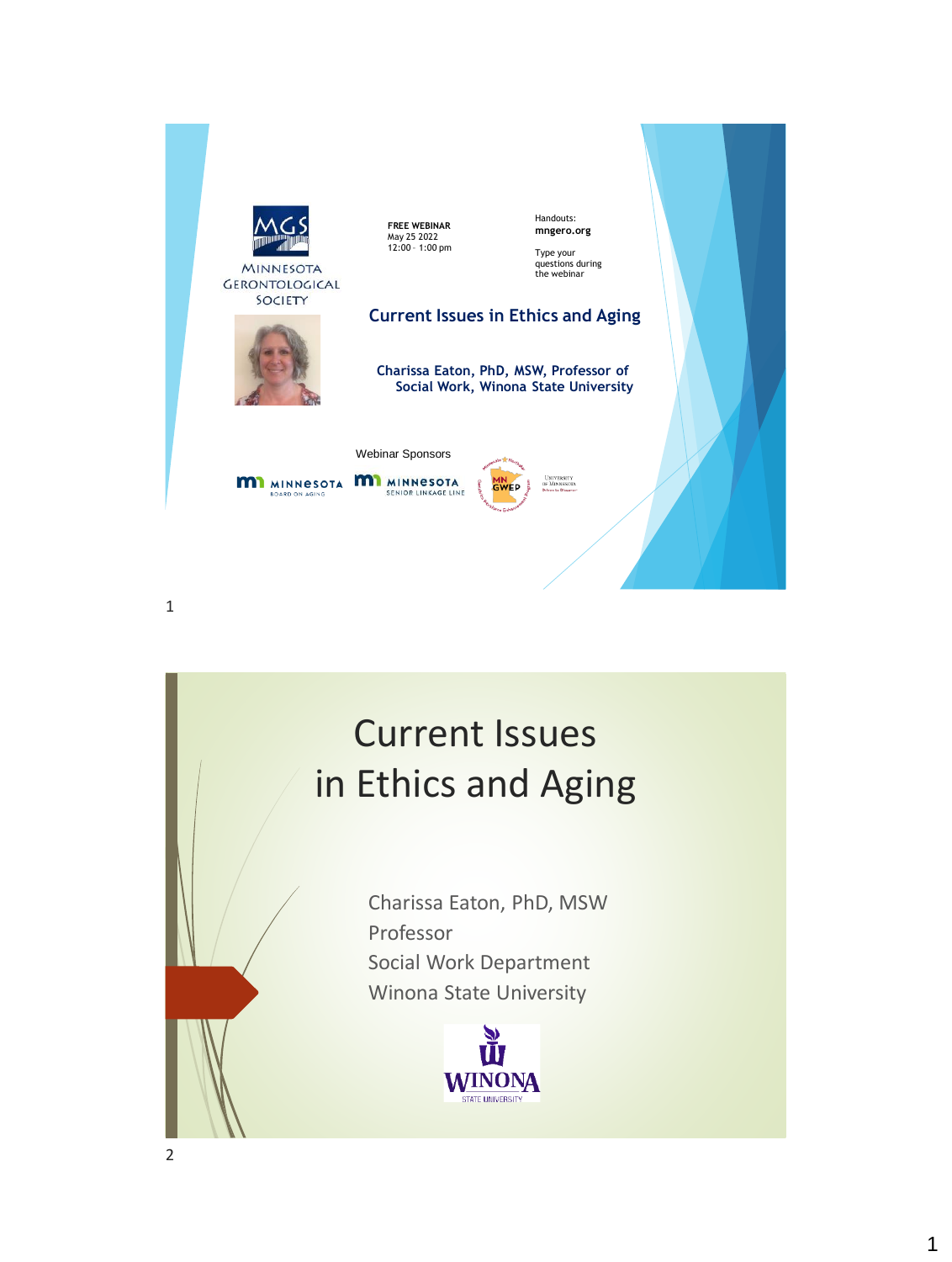Upon completion of this activity, the participant should be able to:

- Examine the complexities of ethical dilemmas involving older adults in health and human services.
- Clarify self-determination and autonomy of older adults when facing workforce challenges during the continuing pandemic.
- Utilize a framework for making decisions about ethical dilemmas in health and human service settings.
- Practice analyzing current ethical dilemmas involving older adults.



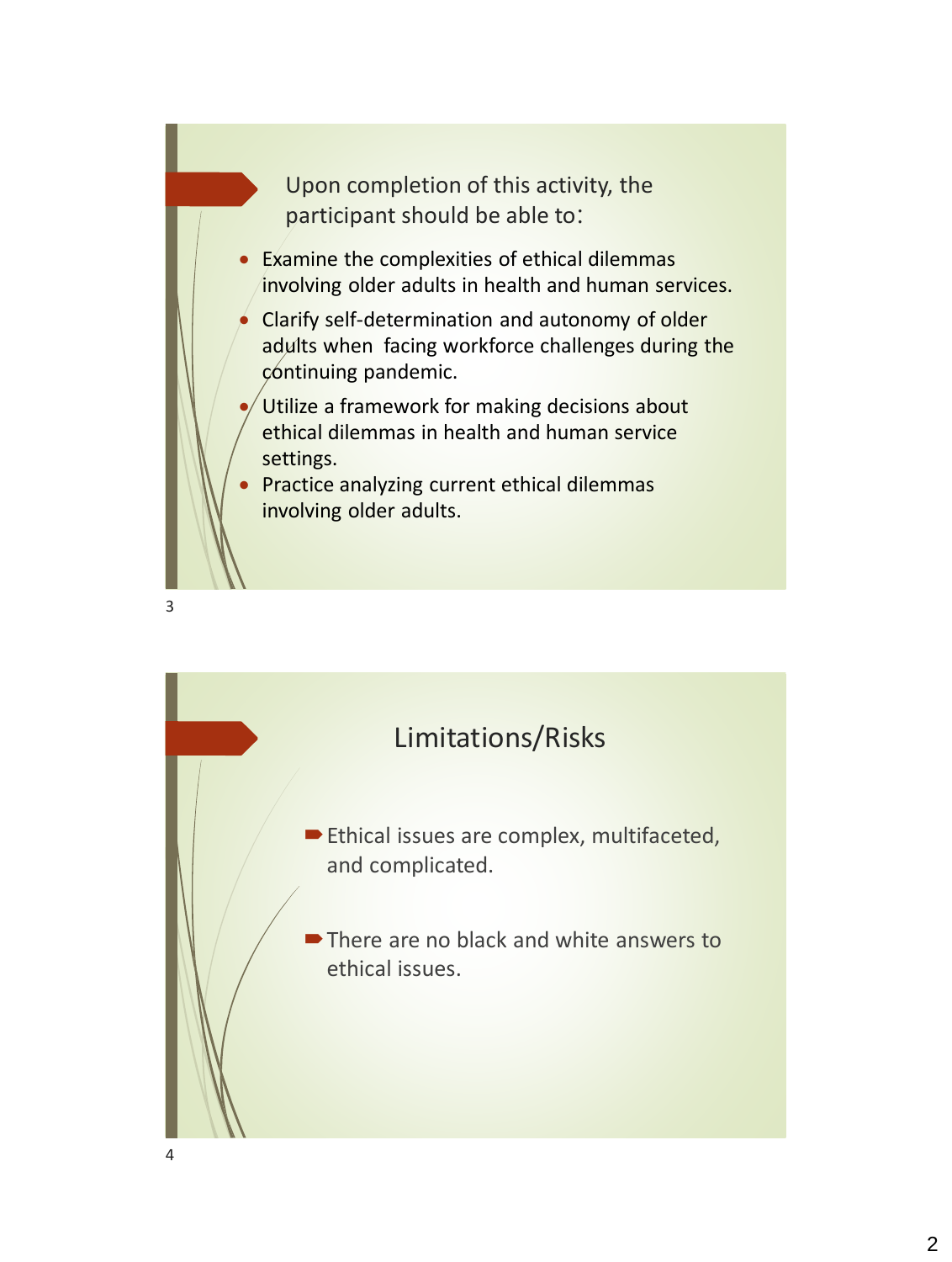

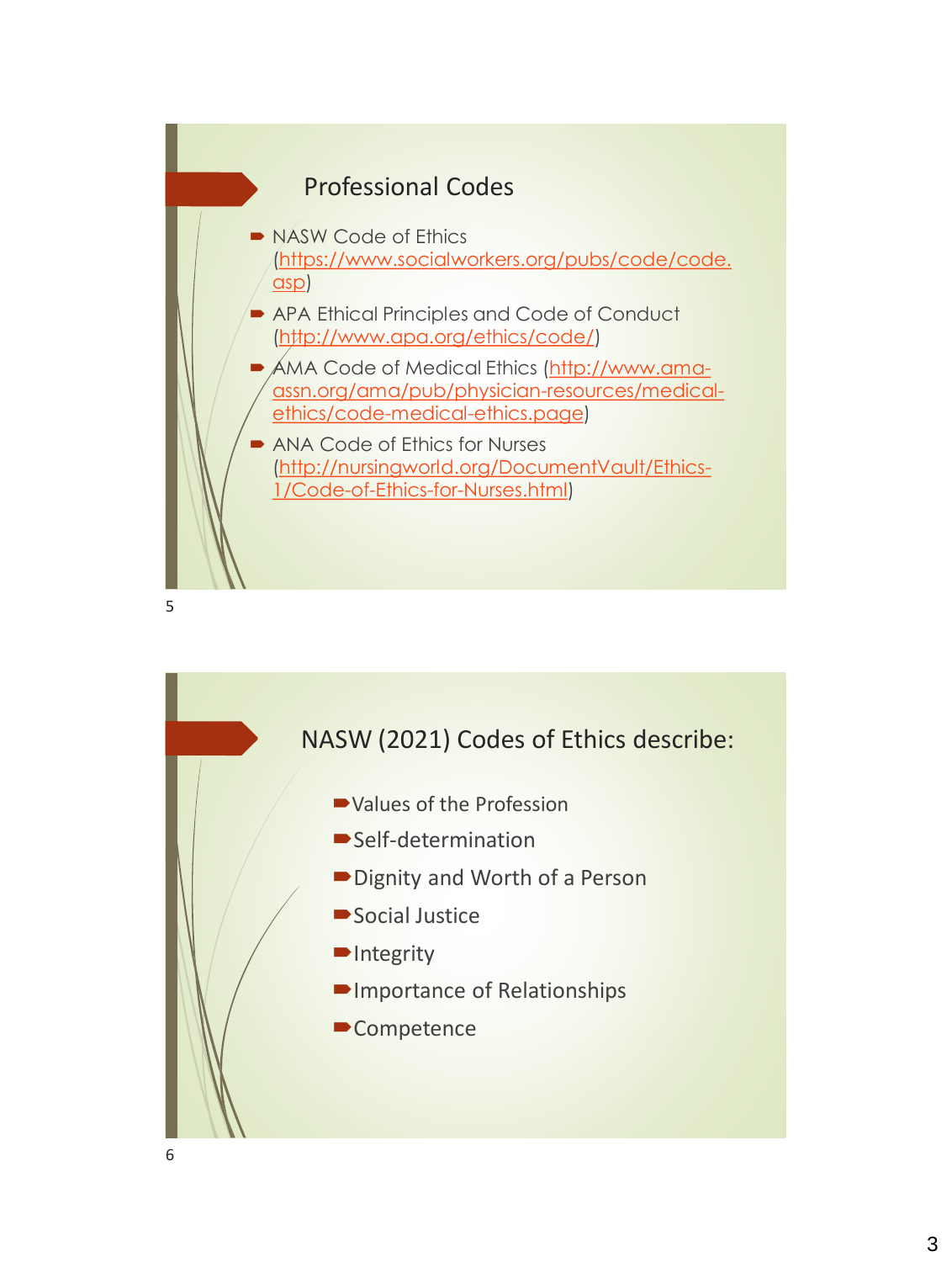

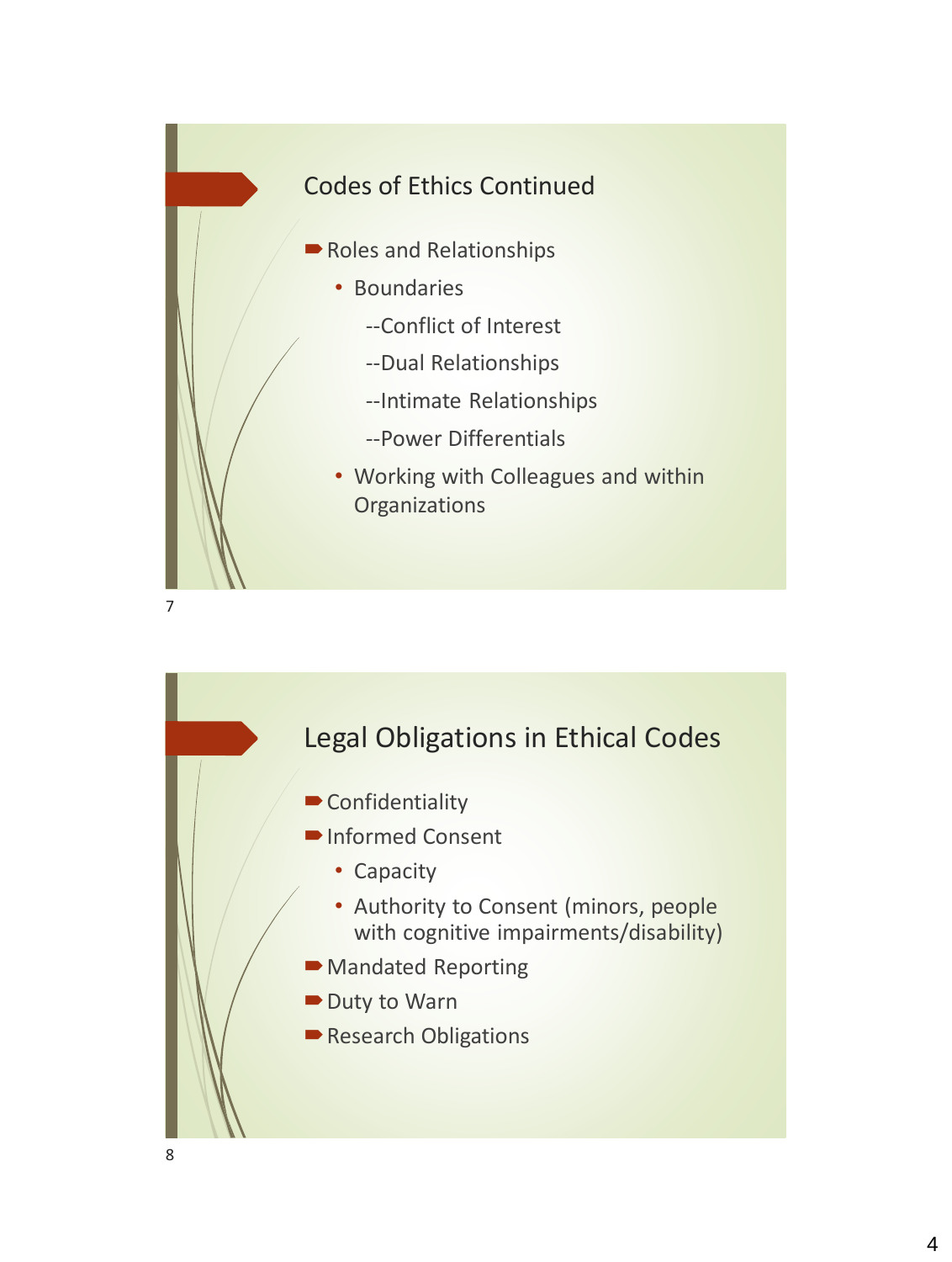

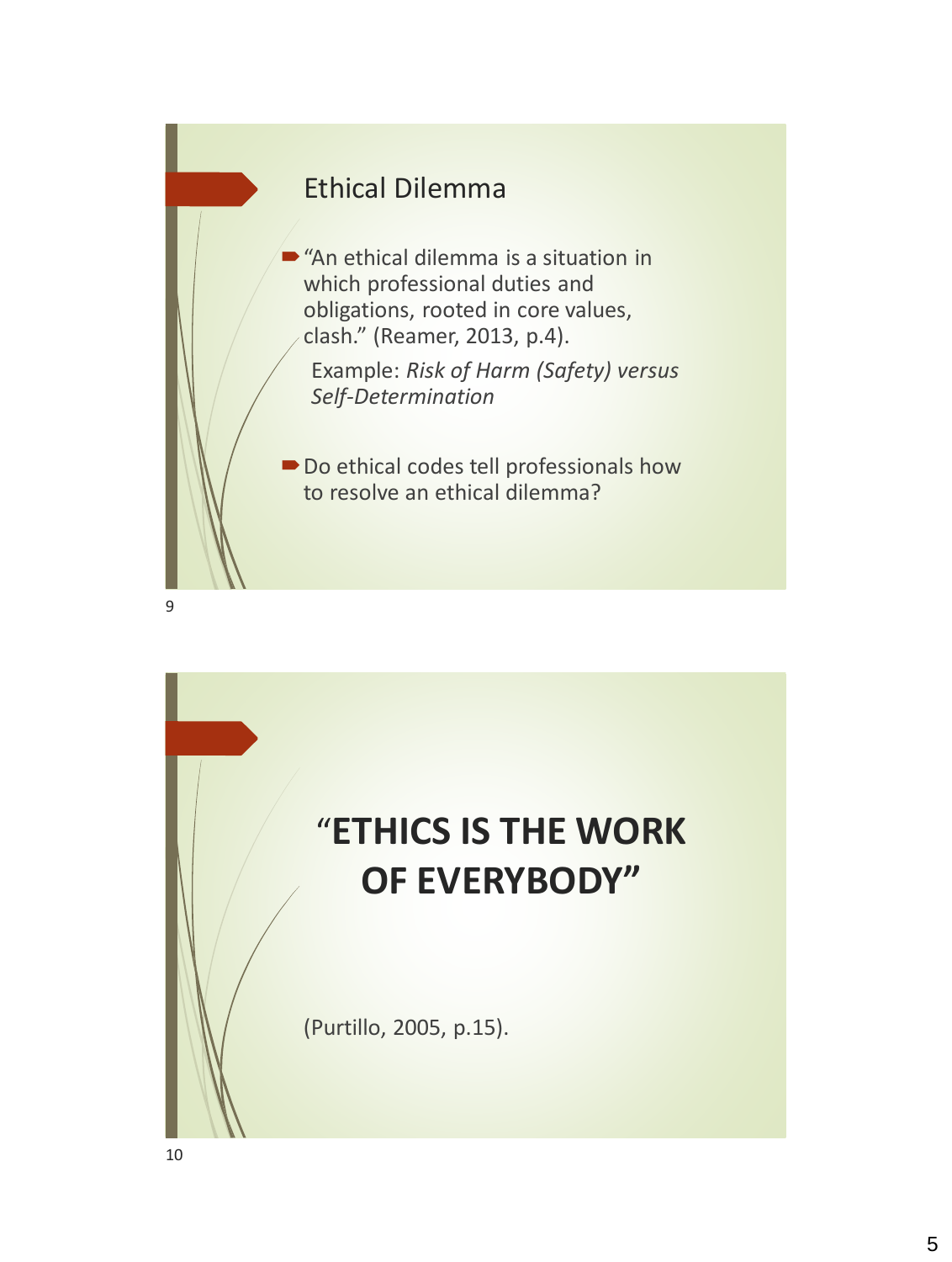## Ethical Dilemmas With Older Adults

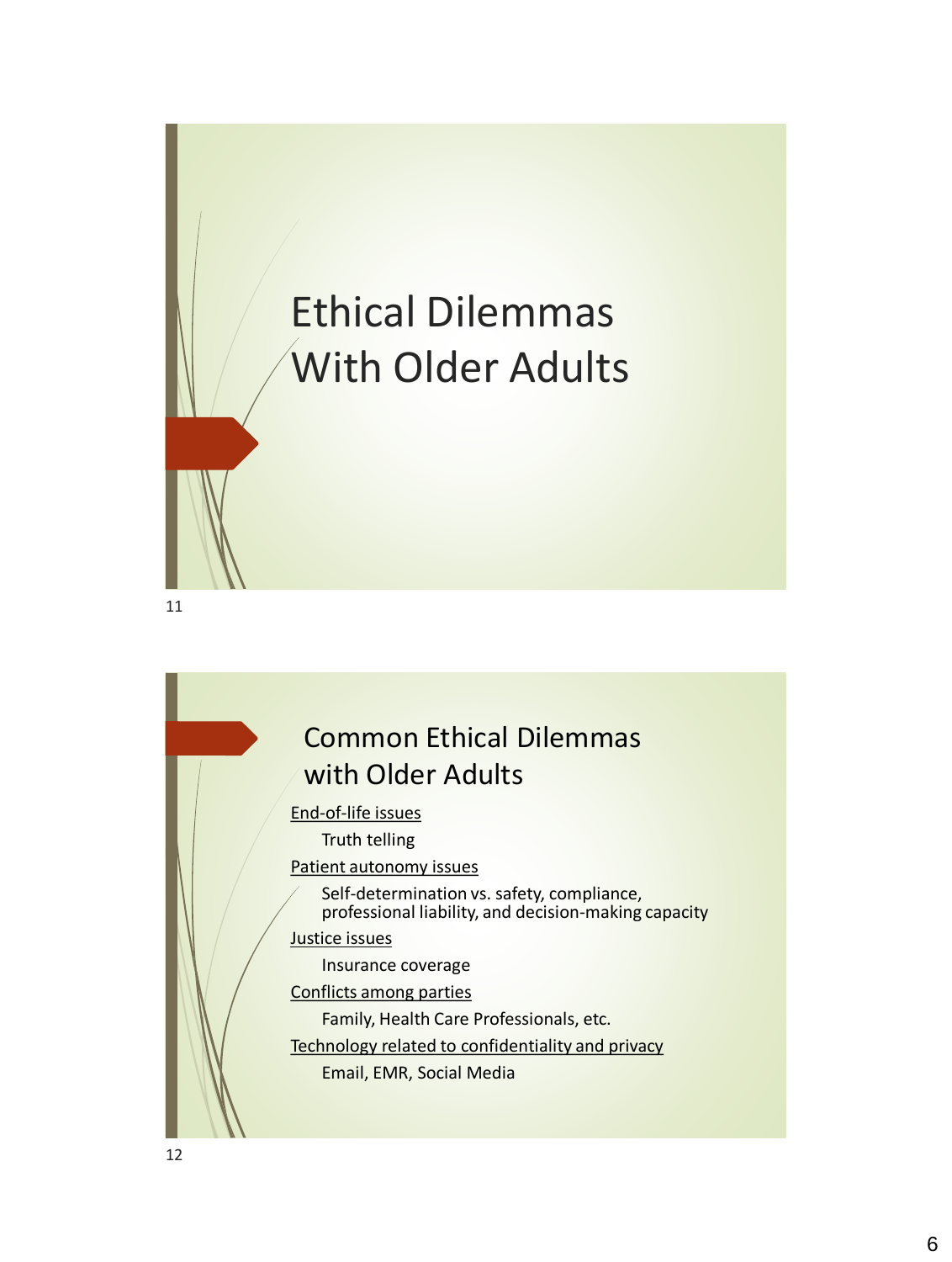

Current Ethical Issues,cont'd **Staffing** Balancing staffing availability vs. ability to provide services to older adults **Employees vs. travelers** ■ Quality of Care/Services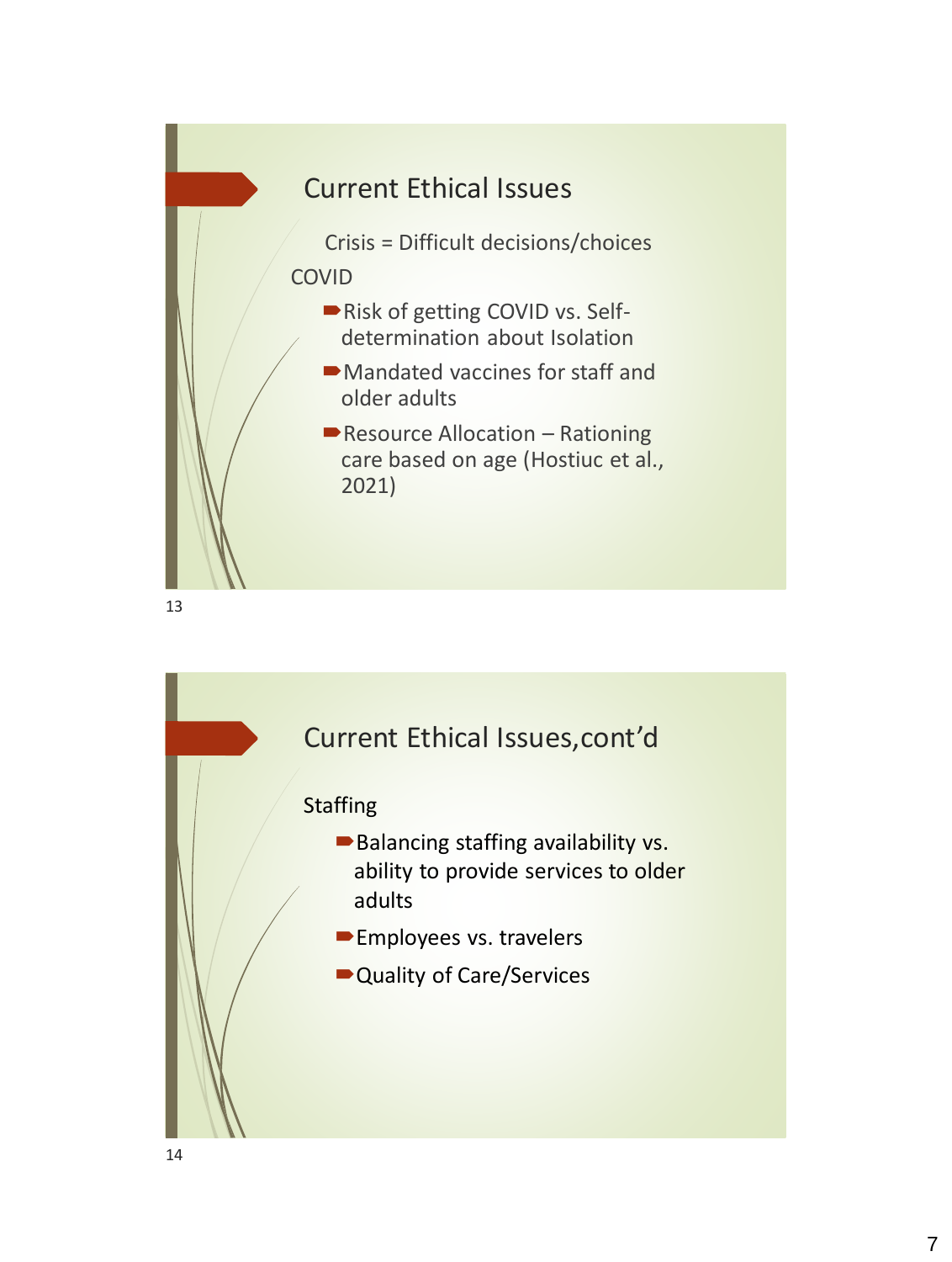

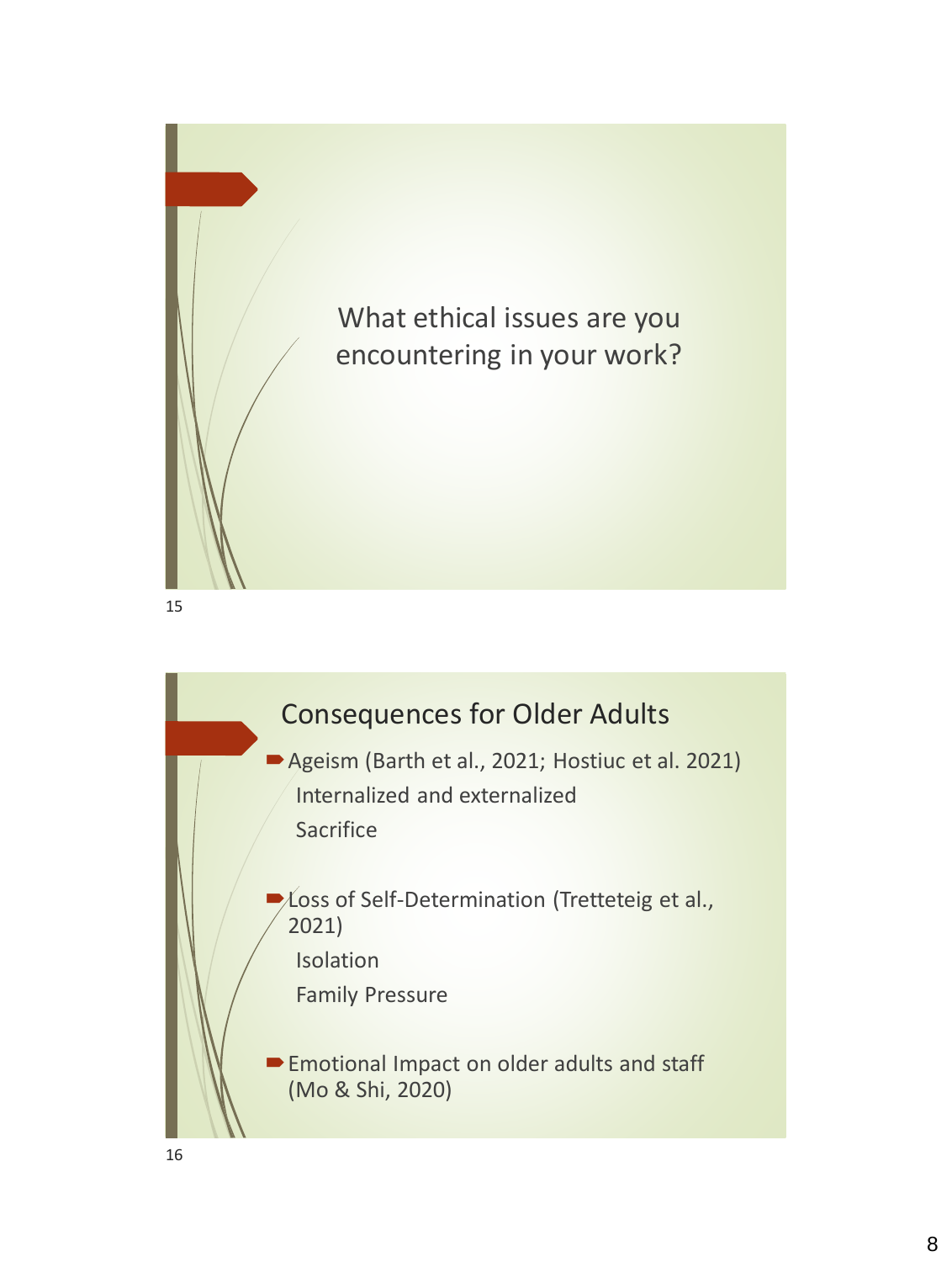

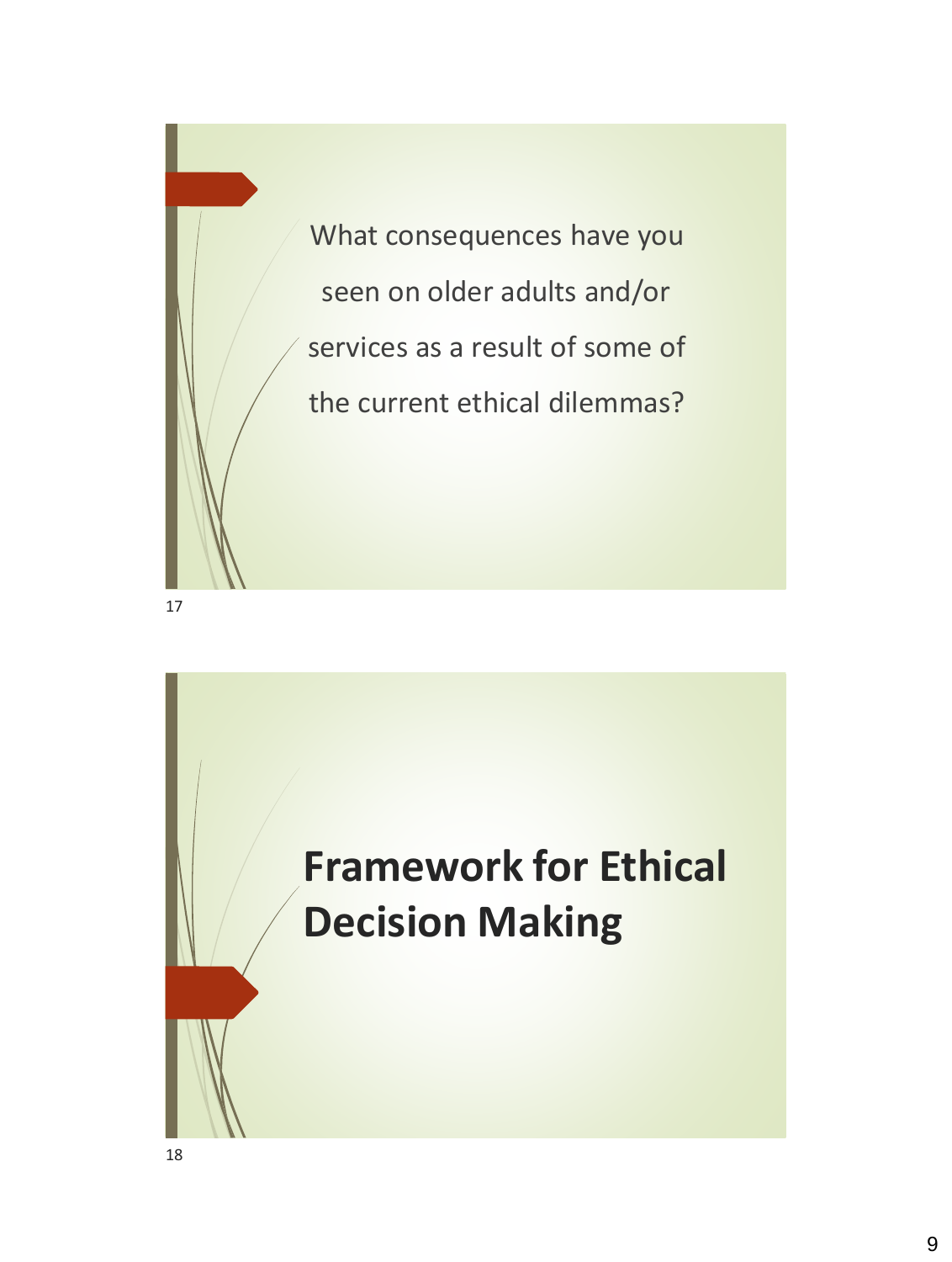

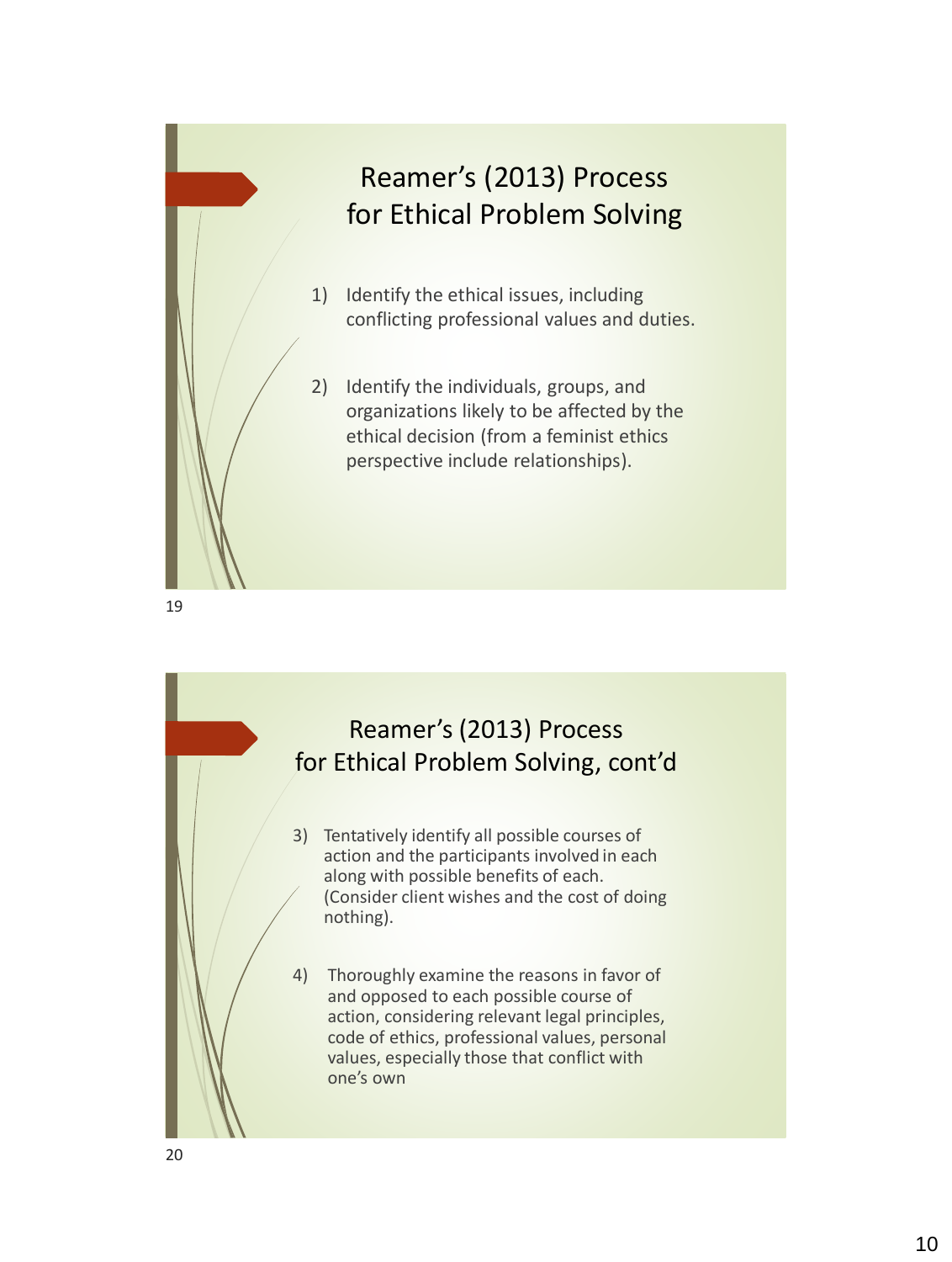